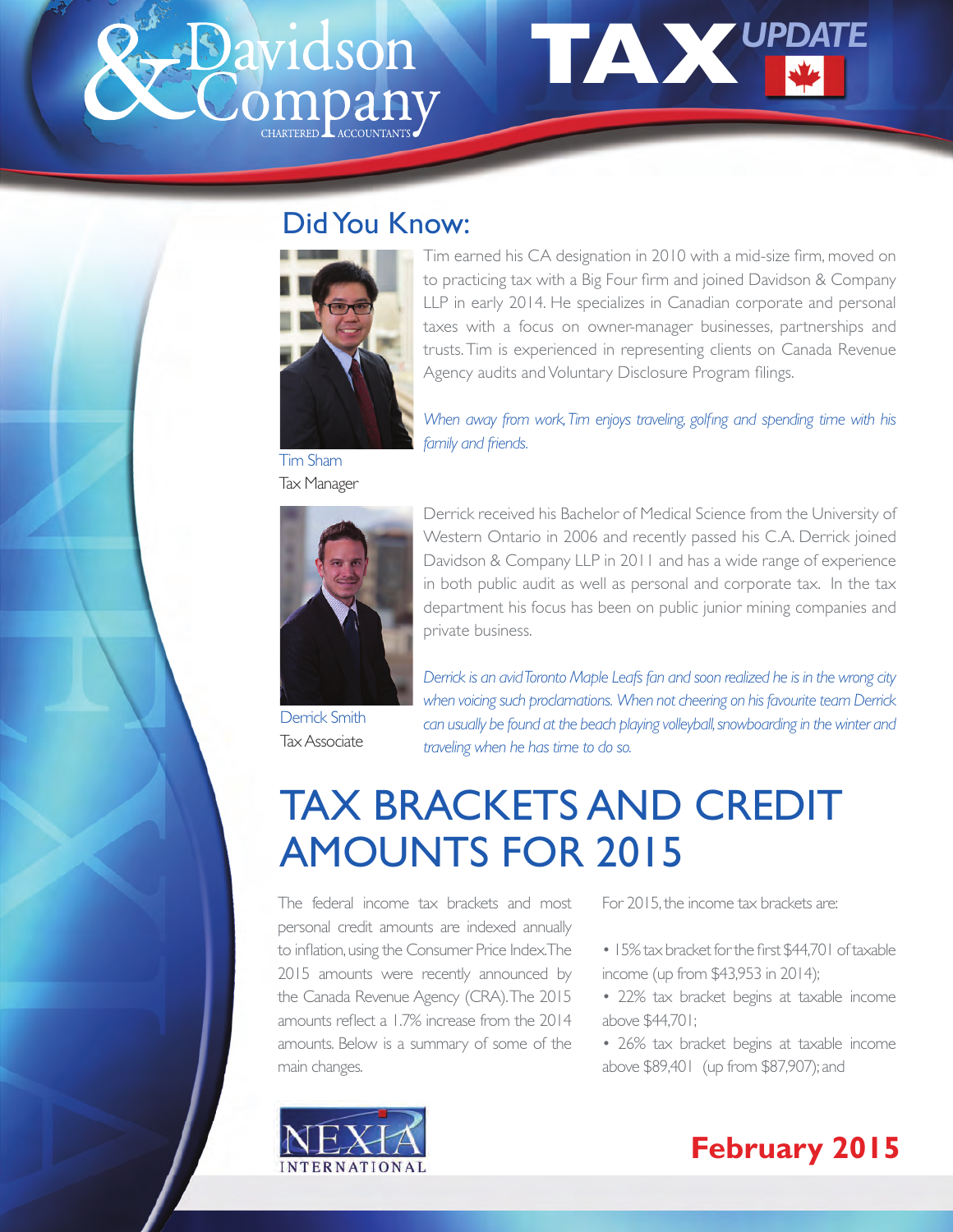| Tax Brackets and Credit Amounts For 2015   Testamentary Trusts: Last Year For |  |
|-------------------------------------------------------------------------------|--|
|                                                                               |  |
|                                                                               |  |
|                                                                               |  |

#### Tax Brackets and Credit Amounts For 2015 *Continued ...*

• 29% tax bracket begins at taxable income above \$138,586 (up from \$136,270).

For federal tax credits, the 2015 credit amounts include 15% of the following:

• Basic personal amount of \$11,327;

• Spousal or common-law partner amount of \$11,327\*, reduced if your spouse or common-law partner has income;

• Age (65 and over) amount of \$7,033, phased out beginning when your income exceeds \$35,466;

• Canada employment amount of \$1,146;

• Disability amount of \$7,899;

• Caregiver credit amount of \$4,608\*, reduced if the dependant's income exceeds \$15,735;

• Infirm dependant amount of \$6,701, reduced if the dependant's income exceeds \$6,720; and

• Medical expense amount of qualifying medical expenses exceeding the lower of 3% of your net income and \$2,208.

\* Each of these amounts is increased by \$2,093 if the dependant is infirm and the credit qualifies for the "family caregiver amount"

#### Other federal changes:

The amount at which the federal old age security "claw back" tax starts to apply is increased for 2015 to \$72,809 of net income.

The lifetime capital gains exemption is increased to \$813,600 (up from \$800,000).

The annual maximum dollar amount for tax-deductible contributions to registered retirement savings plans (RRSPs) is increased to \$24,930 (with indefinite carryforwards for unused deduction room since 1991).

The annual contribution amount for tax-free savings accounts (TFSAs) remains at \$5,500 (with indefinite carry-forwards for unused room since 2009), since it is rounded to the nearest \$500.

### PERSONAL USE PROPERTY

If you dispose of a personal-use property (PUP) and realize a gain, half of the gain is a "taxable capital gain" included in your income.

On the other hand, if you dispose of PUP at a loss, no capital loss is allowed, unless the property is "listed personal property" (see below), in which case the loss is allowed only against gains on such property.

Listed personal property, for which losses can be recognized, includes: works of art; jewelry; rare books, manuscripts and folios; stamps; and coins.

If you incur a listed personal property loss in a year, half of the loss is deductible from your taxable capital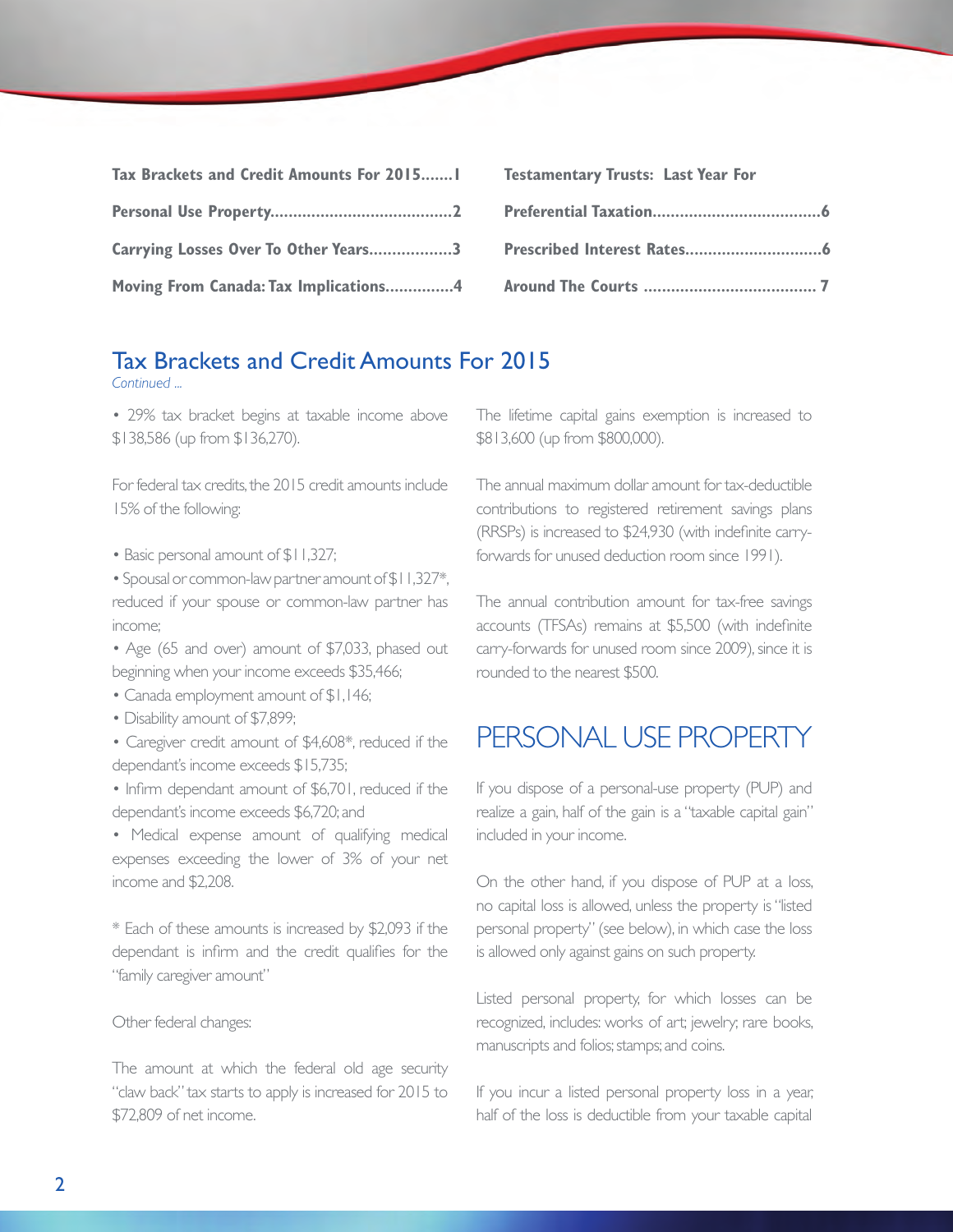gains from listed personal property, if any, in the year. If the remaining amount is positive, it is included in your income. If the amount is negative, the negative portion cannot be recognized in the year, but it can be carried back 3 years or forward 7 to offset taxable capital gains, but only from listed personal property in those years.

Special rules apply to determine the cost or proceeds of disposition of PUP. Basically, if your cost of the property is less than \$1,000, it is deemed to be \$1,000. Similarly, if your proceeds of disposition of the property are less than \$1,000, they are bumped up to \$1,000.

Note: The above rules do not apply if you are in the business of selling stamps, coins, art, etc. In such a case the property is not "personal-use property" to you, but simply inventory of your business, and any gains or losses are fully taxable or fully deductible as regular business profit or losses.

### CARRYING LOSSES OVER TO OTHER YEARS

The main types of losses that cannot be used in a taxation year are non-capital losses and net capital losses for that year. However, as discussed below, these losses can be used in other taxation years. Other losses that can be carried over to other years are also summarized below.

#### Non-capital loss

Generally speaking, if you have a loss in a year from a source such as employment, business or property, the loss will reduce any income you have from other such sources. For example, if you have \$50,000 of employment income and a \$40,000 business loss in a year (and no other income or loss), your net income will be \$10,000.

However, any excess loss cannot be used in that year. Reversing the numbers above, you must first apply a \$50,000 business loss to offset the \$40,000 of employment income so that your net income for the year would be zero. The remaining \$10,000 loss would become a non-capital loss, which could not be used in that year.

However, a non-capital loss can be carried back 3 years or forward 20 years, as a deduction from net income in calculating "taxable income" in those years. (For losses in taxation years before 2006, the carry-forward period is either 10 or 7 years.)

#### Net capital loss

One-half of your capital losses in a year are called "allowable capital losses", which serve to offset your taxable capital gains for the year, if any. However, if your allowable capital losses exceed your taxable capital gains for the year, the excess amount is a "net capital loss", which cannot be used in that year.

A net capital loss can be carried back 3 years or indefinitely to future years, to offset taxable capital gains in those years. It cannot be used to offset other sources of income in those years, except in the year of your death or the immediately preceding year.

#### Allowable business investment loss (ABIL)

An ABIL is one-half of a "business investment loss", which is a capital loss incurred on the disposition of debt or shares in certain small business corporations (ABILs were discussed in our April 2014 Tax Update). An ABIL is unique because, in contrast to regular capital losses, it can be used to offset all sources of income and not just taxable capital gains.

If an ABIL exceeds your other net income for the year, the unused portion of the ABIL can be carried forward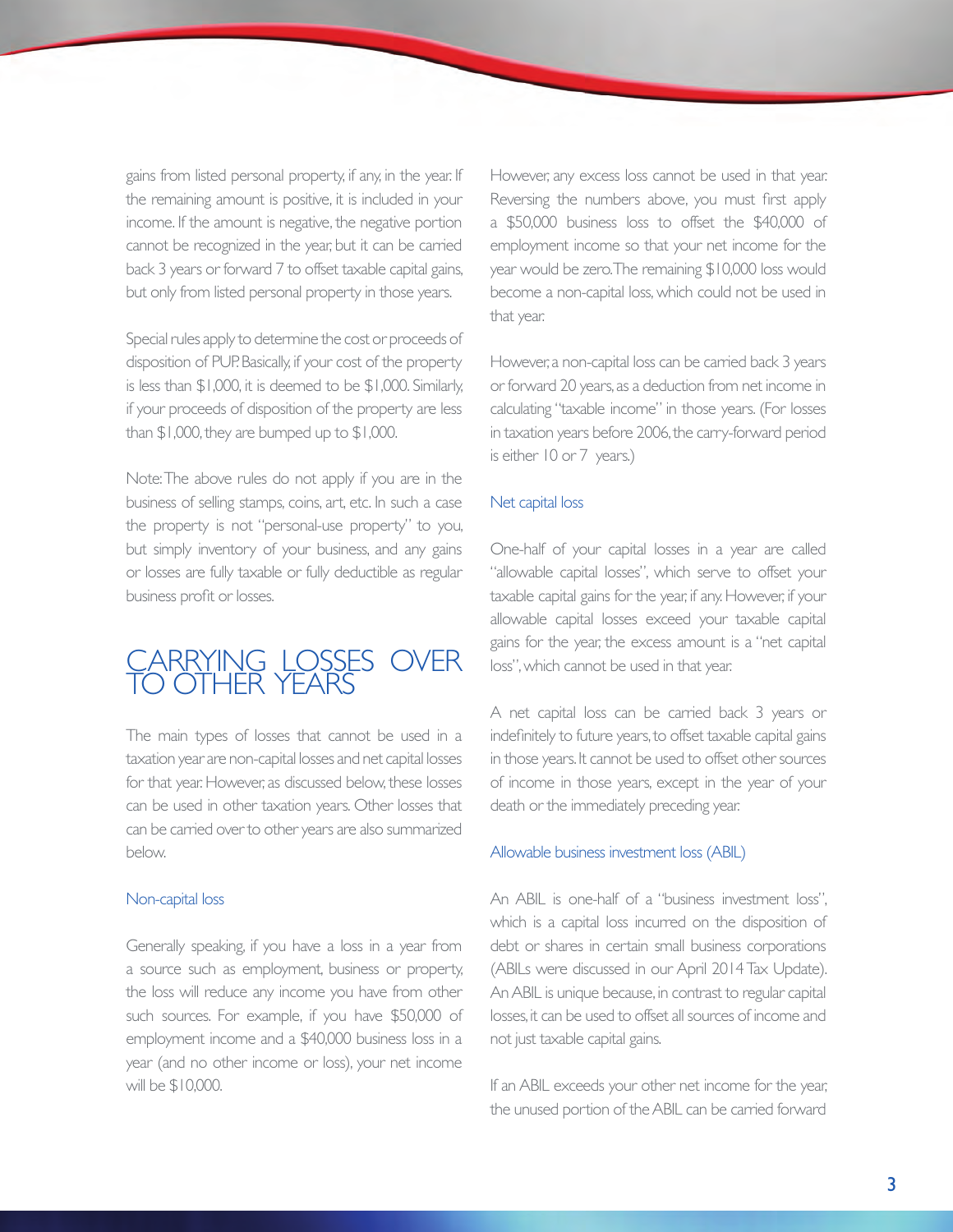ten years to offset any source of income in those years. After the tenth future year, the ABIL becomes a net capital loss, which can be used only to offset taxable capital gains in future years.

#### Losses from listed personal property

As discussed earlier, half of your losses from listed personal property can serve to offset one-half of your gains from listed personal property. Any excess losses can be carried back 3 years or forward 7 to offset listed personal use-property gains.

#### Limited partnership losses

If you are a limited partner of a partnership, your losses from the partnership can offset your other sources of income. However, the partnership losses that can be applied to other sources in a taxation year are limited to your "at-risk amount" in respect of the partnership. Basically, the at-risk amount reflects your actual cost of your interest in the partnership, reduced by certain amounts that you owe to the partnership or benefits or guarantees that you may be entitled to receive that are meant to reduce the impact of any losses from the partnership.

Your limited partnership loss in excess of your at-risk amount for a taxation year is a "limited partnership loss". It can be carried forward and used in future years, subject to your at-risk amounts in those future years. Limited partnership losses cannot be carried back.

#### Restricted farm losses

If you carry on a farming business, your losses from the business for a taxation year can offset your positive sources of income for the year.

However, if the farming business is not your chief source of income, the deductible amount of farm loss is limited to \$2,500 plus ½ of the next \$30,000 of the loss, for a maximum loss of \$17,500. For farm losses incurred before 2013, the maximum loss was \$2,500 plus ½ of the next \$12,500 of the loss, for a maximum loss of \$8,750 per year.

The excess loss for the year, if any, is a "restricted farm loss". It can be carried back 3 years or forward 20 years (for losses incurred before 2006, the carry-forward period is 10 years). However, it can only offset farming income in those years, not other sources of income.

### MOVING FROM CANADA: TAX IMPLICATIONS

If you cease to be resident in Canada for income tax purposes, there may be significant and possibly adverse income tax consequences. The main culprit is a rule in the Income Tax Act that deems you to have disposed of most of your property for fair market value proceeds when you cease to be a resident, with some exceptions as noted below. You are also deemed to re-acquire the property at a cost equal to the same fair market value.

The deemed disposition can result in capital gains or losses, depending on the current value of your property when you leave Canada relative to its cost to you. The income (or loss) resulting from the deemed dispositions is reported on your income tax return for the year of your departure from Canada. The resulting tax, if any, is sometimes referred to as Canada's "departure tax".

One piece of good news is that you can usually defer paying the departure tax until you actually dispose of the property (which could be years down the road). If the income resulting from the deemed disposition is \$50,000 or less, you can defer paying the tax without providing security (technically, you can defer without security if the resulting tax is less than the tax that would be applied to \$50,000 of taxable income, using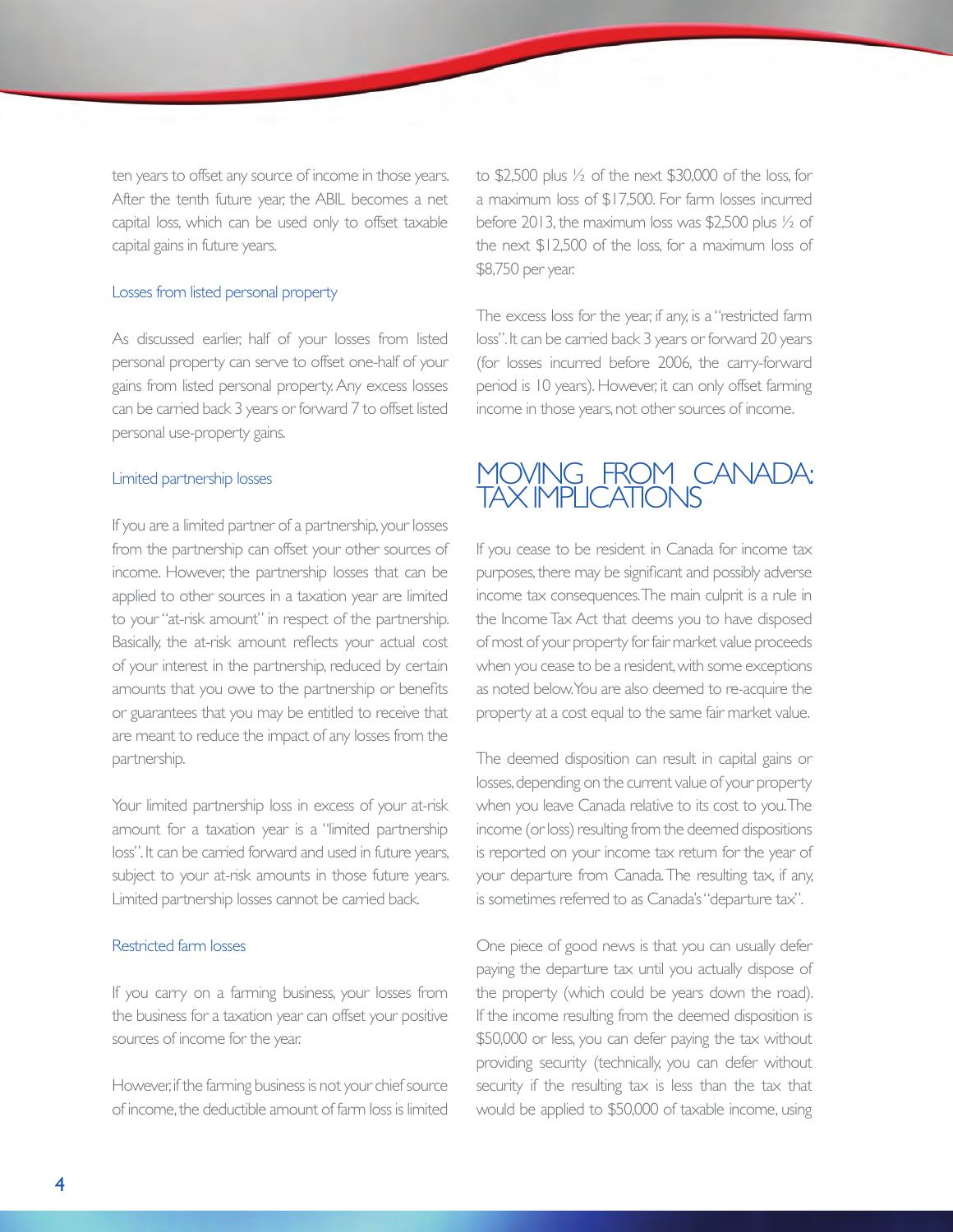the highest marginal rate of tax). If the resulting income (tax) is greater, you must provide acceptable security with the CRA in order to defer the payment of the tax. Either way, you do not have to pay interest on the tax owing.

As noted above, certain properties are exempted from the deemed disposition rule. Notable properties that are exempted include:

- Real property (real estate) in Canada (your gain will be taxed when you later dispose of the property as a non-resident);
- Property used in a business carried on through a permanent establishment in Canada (same);
- If you were a resident of Canada for 60 months or less in the 120 months before your departure from Canada, any property owned when you formerly became resident in Canada, and any property inherited by you during the period of residence; and
- Certain other "excluded rights or interest", such as your interests in pension plan, RRSP, RRIF, and similar plans.

However, if you make an election in your tax return, any property in the first two categories (real property in Canada, property used in a business in Canada) can be subject to the deemed disposition rule. The election could be beneficial if the deemed disposition results in a loss, which could be used against other capital gains (whether incurred in the year or as a result of the departure tax). The election can also be beneficial if the disposition of property results in a gain, if you have losses that can be applied to offset the gain, as the rule will result in a higher cost of the property for future Canadian income tax purposes.

When you later sell property that was subject to the deemed disposition rule, you may be subject to tax in your new country of residence (foreign tax) if the sale results in a gain. In such case, you can claim a foreign tax credit for Canadian income tax purposes for the foreign tax in respect of the portion of the gain that was taxable in Canada on your departure (i.e. the accrued gain up to your date of departure). The tax credit is allowed if the property is not real property and you are taxed in your country of residence that has a tax treaty with Canada. Furthermore, a tax credit is allowed if the property is real property in another country and the tax is paid to the other country, or to the country in which you are resident and that country has a treaty with Canada.

Conversely, if you later sell the property at a loss and the property is "taxable Canadian property", the loss can be carried back to reduce or offset the gain that resulted from the deemed disposition of the property on your departure from Canada. Taxable Canadian property includes items such as real property in Canada, and shares or interests in corporations, partnerships, or trusts, where the value of your shares or interests is primarily attributable to real estate or resource properties in Canada.

If you subsequently return to Canada and become a resident, you can elect to effectively override the gain from the deemed disposition of property that applied on your departure. Effectively, this means that the gain from the deemed disposition is ignored, and your original cost of the property is restored.

#### Information reporting for year of departure

In order to provide the CRA with information with respect to the departure tax, you may be required to file Forms T1161 and T1243 with a list of your properties by the filing-due date for the year of departure (April 30 of the following year, or June 15 if you or your spouse carry on business). Form T1161 is required only if the fair market value of your "reportable properties" at the time of departure exceeds \$25,000. Reportable properties do not include Canadian cash,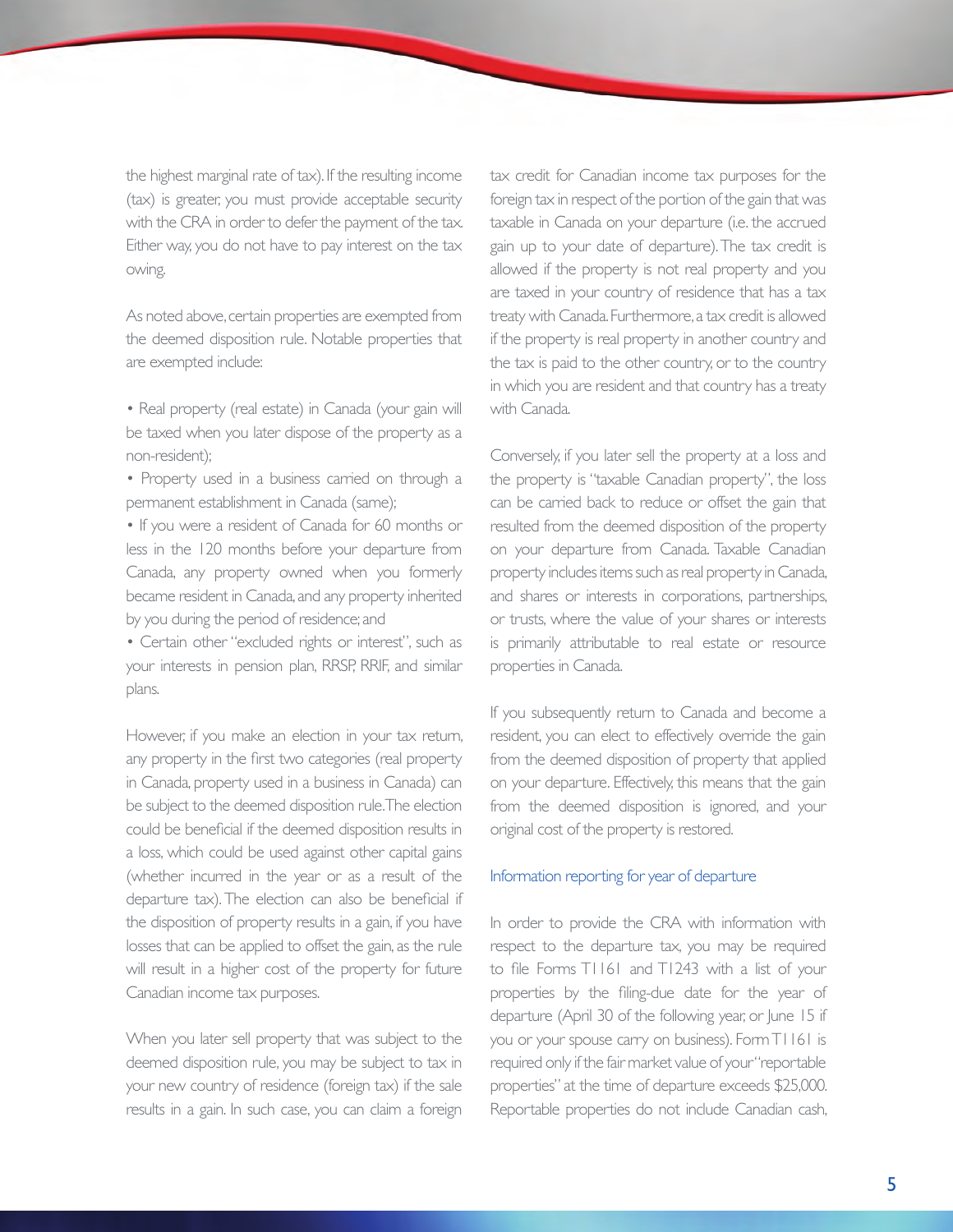most "excluded rights or interests" (see above), and personal-use property worth less than \$10,000.

Incidentally, you should not think that because you have left Canada, you can safely ignore your Canadian tax obligations. If you have an unpaid tax debt, there are several ways the CRA can collect the debt. These include: (1) seizing any assets or financial accounts you have left in Canada; (2) garnishing any debts owed to you by anyone in Canada, including pension payments; (3) assessing any family member to whom you transfer assets, including assets transferred to your heirs on your death; and (4) asking the tax authority of another country to enforce the Canadian tax debt under its tax collection mechanisms, if Canada's tax treaty with that country permits it (currently the US, UK, Germany, Netherlands, Norway and New Zealand – and this list keeps expanding with retroactive effect).

### TESTAMENTARY TRUSTS: LAST YEAR FOR PREFERENTIAL TAXATION

Testamentary trusts are trusts that arise on your death, such as those made under your will.

Historically, testamentary trusts have been taxed preferentially relative to inter vivos trusts (trusts set up during your lifetime). The tax preferences include:

• Testamentary trusts are subject to the same graduated tax rates that apply to other individuals (whereas inter vivos trusts are subject to a flat tax at the highest marginal rate). Thus, for example, if you set up multiple trusts under your will, you can engage in post-mortem income splitting;

• Testamentary trusts can have an off-calendar fiscal period and taxation year;

• They are not required to make quarterly tax

instalments;

- They are allowed a \$40,000 exemption under the alternative minimum tax; and
- They can flow out investment tax credits and certain other amounts to their beneficiaries.

Unfortunately, this is the last taxation year that these tax preferences will apply. Beginning in 2016, the tax preferences will not apply to testamentary trusts (other than "graduated rate estates", below). As such, testamentary trusts will generally be subject to the same tax rules that apply to inter-vivos trusts.

The tax preferences will continue to apply to graduated rate estates. Basically, a graduated rate estate is the estate of an individual for up to 36 months after the individual's death. After the 36 months, the tax preferences will no longer apply. An individual can have only one graduated rate estate.

In addition, a testamentary "qualified disability trust" will continue to be subject to graduated tax rates. A trust can qualify as such if a beneficiary under the trust is eligible for the disability tax credit (certain other criteria apply).

# PRESCRIBED INTEREST RATES

The CRA recently announced the prescribed interest rates that apply to amounts owed to the CRA and to amounts the CRA owes to individuals and corporations. The amounts are subject to change every calendar quarter. The rates in effect from January 1, 2015 to March 31, 2015 are as follows, and remain unchanged from all 4 quarters of the 2014 year:

• The interest rate charged on overdue taxes, Canada Pension Plan contributions, and Employment Insurance premiums is 5%, compounded daily.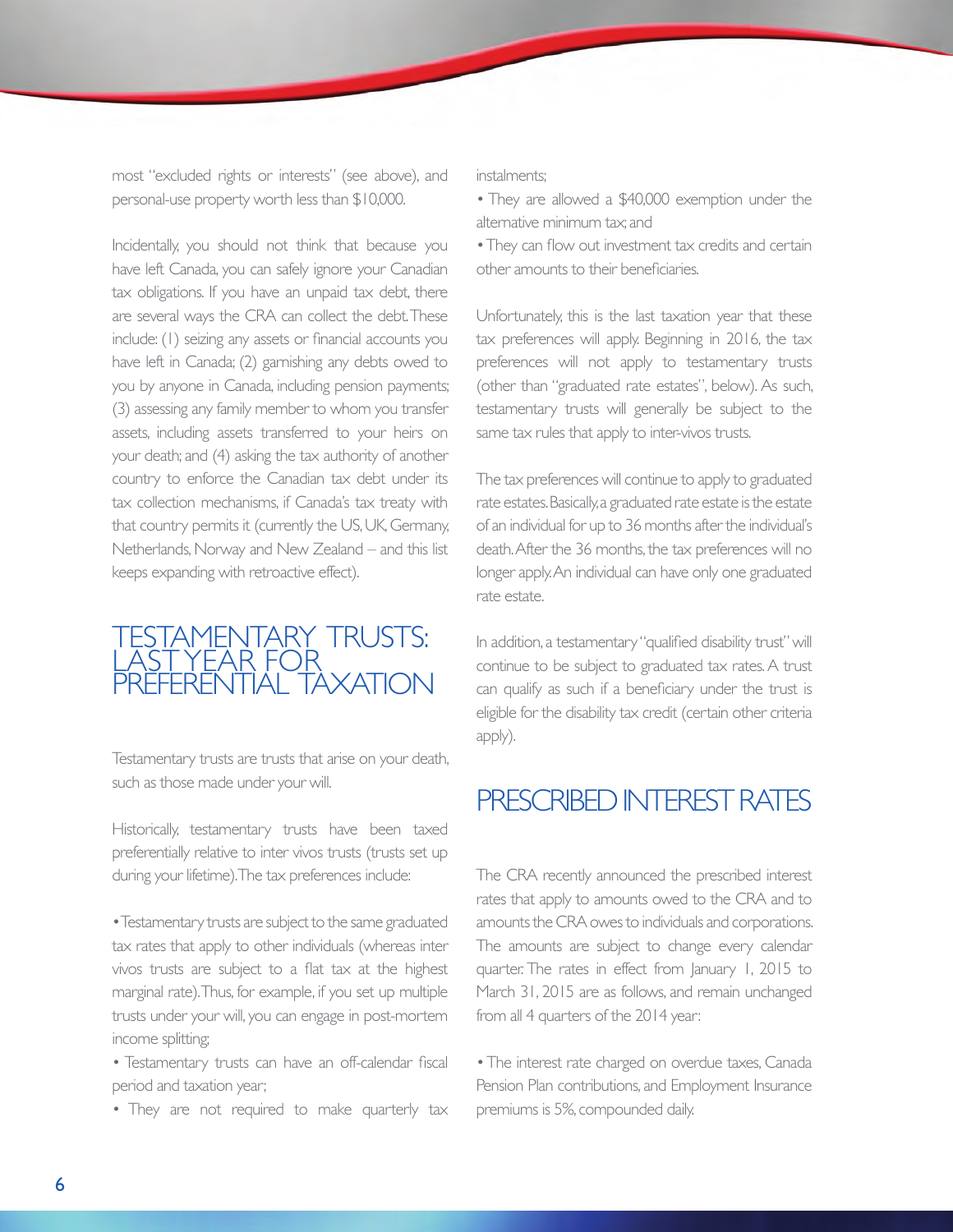• The interest rate paid on late payments by the CRA to corporations is 1%, compounded daily.

• The interest rate paid on late payments by the CRA to other taxpayers is 3%, compounded daily.

• The interest rate used to calculate taxable benefits for employees and shareholders from interest free and low-interest loans is 1%.

## AROUND THE COURTS

#### Rectification allowed to maintain CCPC status

Legal documents and relationships are applied and respected for income tax purposes. A taxpayer can apply to a provincial superior court for a "rectification" order", if the written content of the documents do not accurately reflect the actual intent of the involved parties. A rectification order was granted by the Ontario Superior Court of Justice in the recent Kaleidescape decision.

The case involved a corporation that was set up as a Canadian-controlled private corporation (CCPC), and the incorporating and related documents were drafted with an intent to maintain the CCPC status. Basically, a private corporation in Canada will qualify as a CCPC if it is not controlled by non-residents or public corporations. In the case at hand, the CCPC status was crucial for the corporation to claim certain investment tax credits.

For several years, the corporation qualified as a CCPC – its voting shares were equally split between a Canadian resident and a non-resident so, it was not controlled by a non-resident. However, the resident shareholder was replaced by a trust, and after a corporate reorganization, the CRA took the position that the trust deed effectively gave a non-resident the authority to direct the trust how to vote its shares. According to the

CRA, the corporation was then controlled by a nonresident and therefore no longer a CCPC.

The corporation applied for rectification and the Court granted the order. The corporation's lawyer argued that the corporation always intended to remain a CCPC and that voting control not be ceded to non-residents. The Court agreed that the intention to be a CCPC remained throughout the relevant transactions. The Court further held that the wording of one of the paragraphs of the trust documents (on which the CRA relied) was chosen by mistake and not to intentionally give a non-resident legal control over the corporation. The offending paragraph was "rectified", and the corporation therefore qualified as a CCPC for the taxation years in question.

\* \* \*

This letter summarizes recent tax developments and tax planning opportunities; however, we recommend that you consult with an expert before embarking on any of the suggestions contained in this letter, which are appropriate to your own specific requirements.